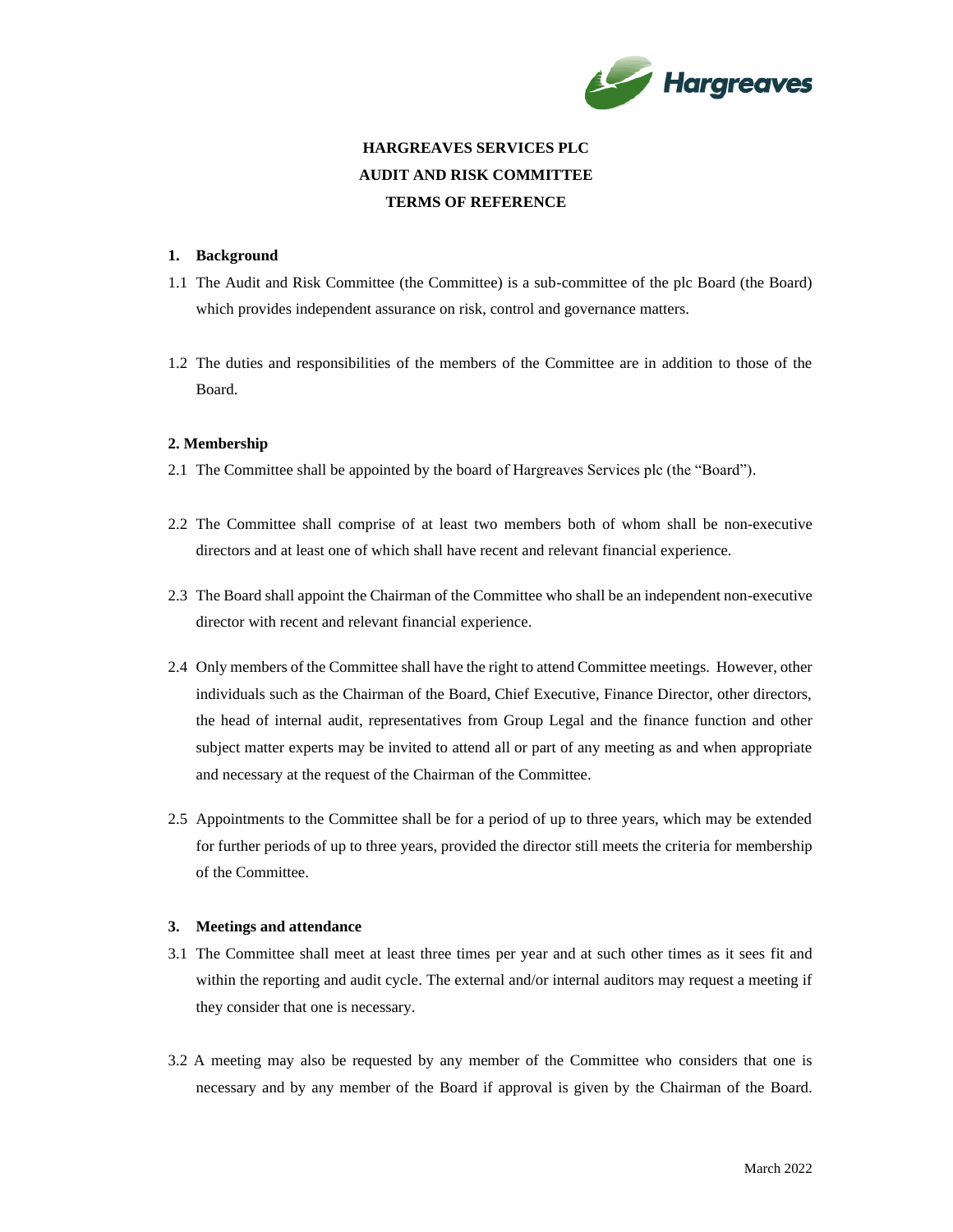Unless otherwise agreed, notice of each meeting confirming the venue, time and date together with an agenda of items to be discussed shall be forwarded to each member of the Committee and any other person required to attend no fewer than five working days prior to the date of the meeting.

- 3.3 The quorum necessary for the transaction of business shall be two. A duly convened meeting of the Committee at which a quorum is present shall be competent to exercise all or any of the authorities, powers and discretions vested in or exercisable by the Committee.
- 3.4 The Company Secretary shall normally attend meetings. Other directors shall not have the right to attend meetings but may be invited to attend all or part of any meeting as and when appropriate. However, at least once a year the Committee shall meet with the external auditors without executive directors being present.
- 3.5 The Chairman of the Committee shall not chair the Committee when it is dealing with the matter of succession to the chairmanship.
- 3.6 The Company Secretary shall be the secretary of the Committee but shall not attend any meeting of the Committee at which the Chairman has stipulated that no executive directors shall be present. At such meetings, the Chairman shall nominate another member of the Committee to act as secretary.
- 3.7 The Company Secretary shall minute the proceedings and decisions of all meetings of the Committee, including recording the names of those present and in attendance.
- 3.8 The Chairman of the Committee shall attend the Annual General Meeting prepared to respond to any questions from shareholders concerning the activities of the Committee.

#### **4. Authority**

4.1 The Committee is authorised by the Board to carry out any investigation within its terms of reference.

4.2 The Committee is authorised to seek any information it requires from any employee and all employees are directed to co-operate with any request made by the Committee.

4.3 The Committee is authorised by the Board to obtain expert advice from the Company's external auditors, professional advisers, outside legal or other independent professional advice or otherwise and to request the attendance of such employees or advisers as it sees fit.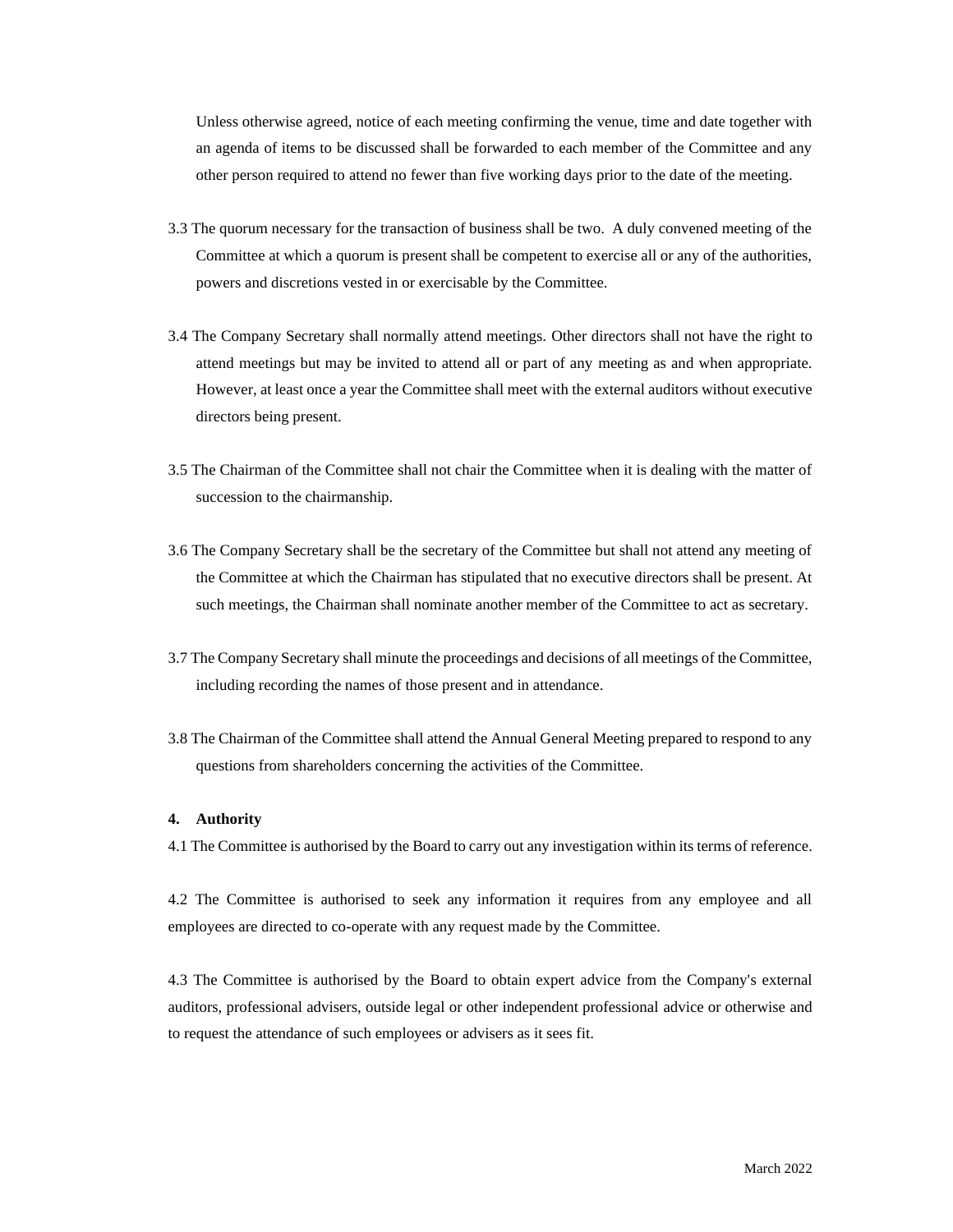#### **5. Duties and Responsibilities**

5.1. The duties of the Committee shall be but not limited to:

5.1.1 considering the appointment of the external auditor, agreement of the audit fee, the terms of engagement and any questions of resignation or dismissal and, in particular, to consider on an annual basis the auditor's independence and objectivity, their qualifications, expertise and resources, their compliance with ethical and professional guidance and the effectiveness of the audit process;

5.1.2 the regular review of the level of non-audit fees paid to the external auditor as a proportion of external audit fees, having regard to latest best practice. This review will also encompass the pre-approval of individual non – audit engagements more than  $£50,000$  carried out by the external auditor.

5.1.3 discussing with the external auditor before the audit commences the planning, nature and scope of the audit, and to ensure co-ordination where more than one audit firm is involved.

5.1.4 meeting regularly with the external auditor, including once at the planning stage before the audit and once after the audit at the reporting stage. The Committee shall meet the external auditor at least once a year, without management being present, to discuss the auditor's remit and any issues arising from the audit;

5.1.5 reviewing the findings of the audit with the external auditor. This shall include but not be limited to, the following:

- 5.1.5.1 a discussion of any major issues which arose during the audit
- 5.1.5.2 any material accounting estimates and judgements
- 5.1.5.3 any significant changes to accounting policies
- 5.1.5.4 any significant audit judgements
- 5.1.5.5 levels of errors identified during the audit
- 5.1.5.6 consistency of accounting from period to period
- 5.1.5.7 compliance with accounting standards

5.1.6 monitoring the integrity of financial statements of the Company including the half-year and annual financial statements, any formal announcements, summary statements, significant financial returns to regulators and any financial information contained in other documents, such as announcements of a price sensitive nature focusing particularly on:

- 5.1.6.1 any changes in accounting policies and practices;
- 5.1.6.2 major judgmental areas;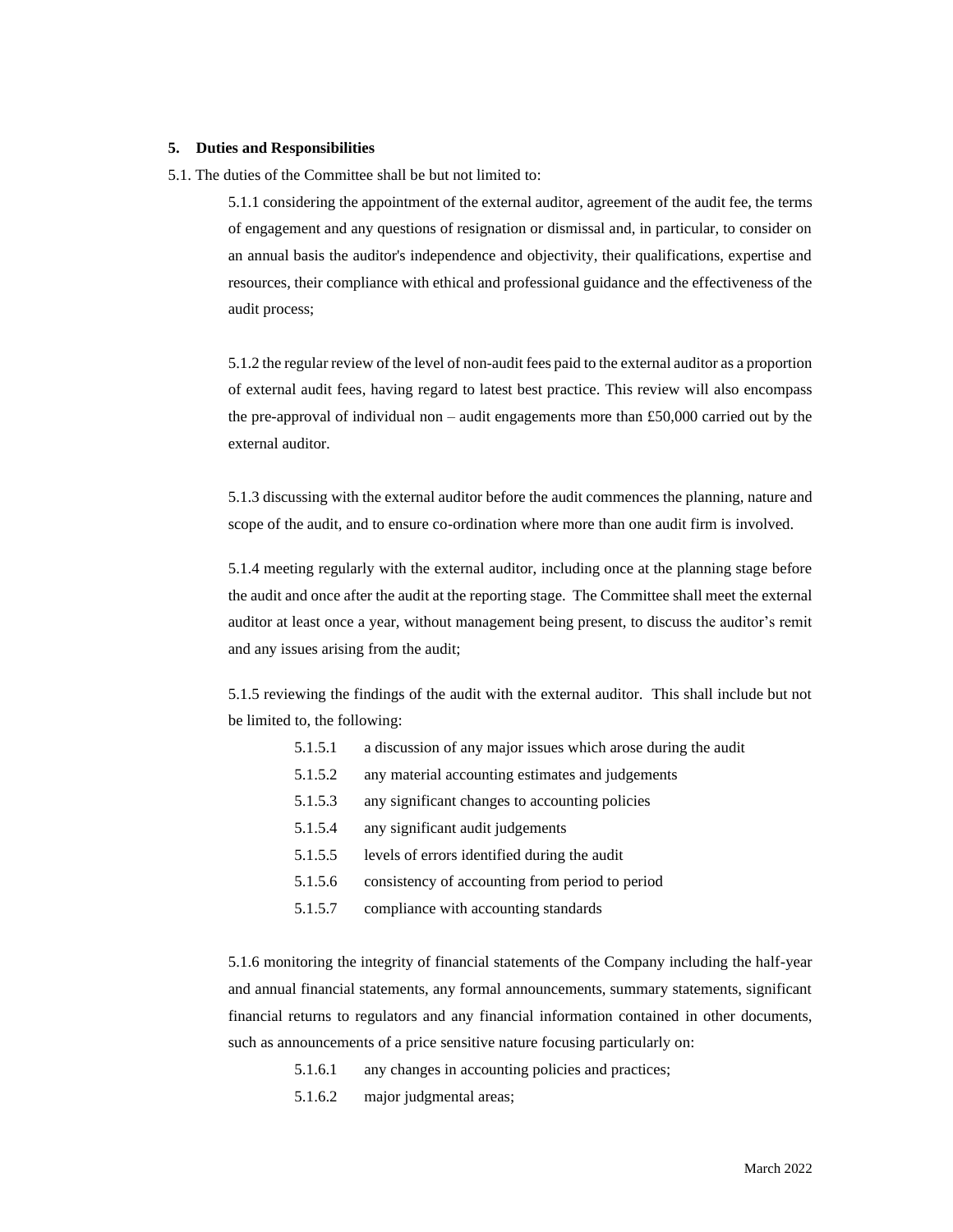- 5.1.6.3 significant adjustments resulting from the audit;
- 5.1.6.4 the methods used to account for significant or unusual transactions;
- 5.1.6.5 the going concern assumption;
- 5.1.6.6 compliance with accounting standards;
- 5.1.6.7 compliance with stock exchange and legal requirements;
- 5.1.6.8 the clarity of disclosures;

5.1.6.9 all material information presented with the financial statements, including the operating and financial review and the corporate governance statement (in so far as it relates to the audit and risk management);

5.1.6.10 any matter which ought to be brought to the attention of the Board;

5.1.7 discussing problems and reservations arising from the interim and final audits, and any matters the auditor may wish to discuss (in the absence of management where necessary);

5.1.8 reviewing the external auditor's management letter and management's response;

5.1.9 reviewing the Company's requirement to implement an internal control structure and system;

5.1.10 reviewing any report by the auditors;

- 5.1.11 considering the major findings of internal investigations and management's response;
- 5.1.12 approving, prior to endorsement by the Board, any review of the operations and finances of the Company and its subsidiary undertakings to be published in the annual report;
- 5.1.13 reviewing and challenging, where necessary, prior to endorsement by the Board, the assumptions and qualifications in support of any longer-term viability statement in respect of the Company, including an assessment of how the Company's prospects have been assessed, over what period and why the period is regarded as appropriate;
- 5.1.14 reviewing the status of all ongoing material claims affecting the Company or members of its Group; and
- 5.1.15 considering any other topics, as defined by the Board.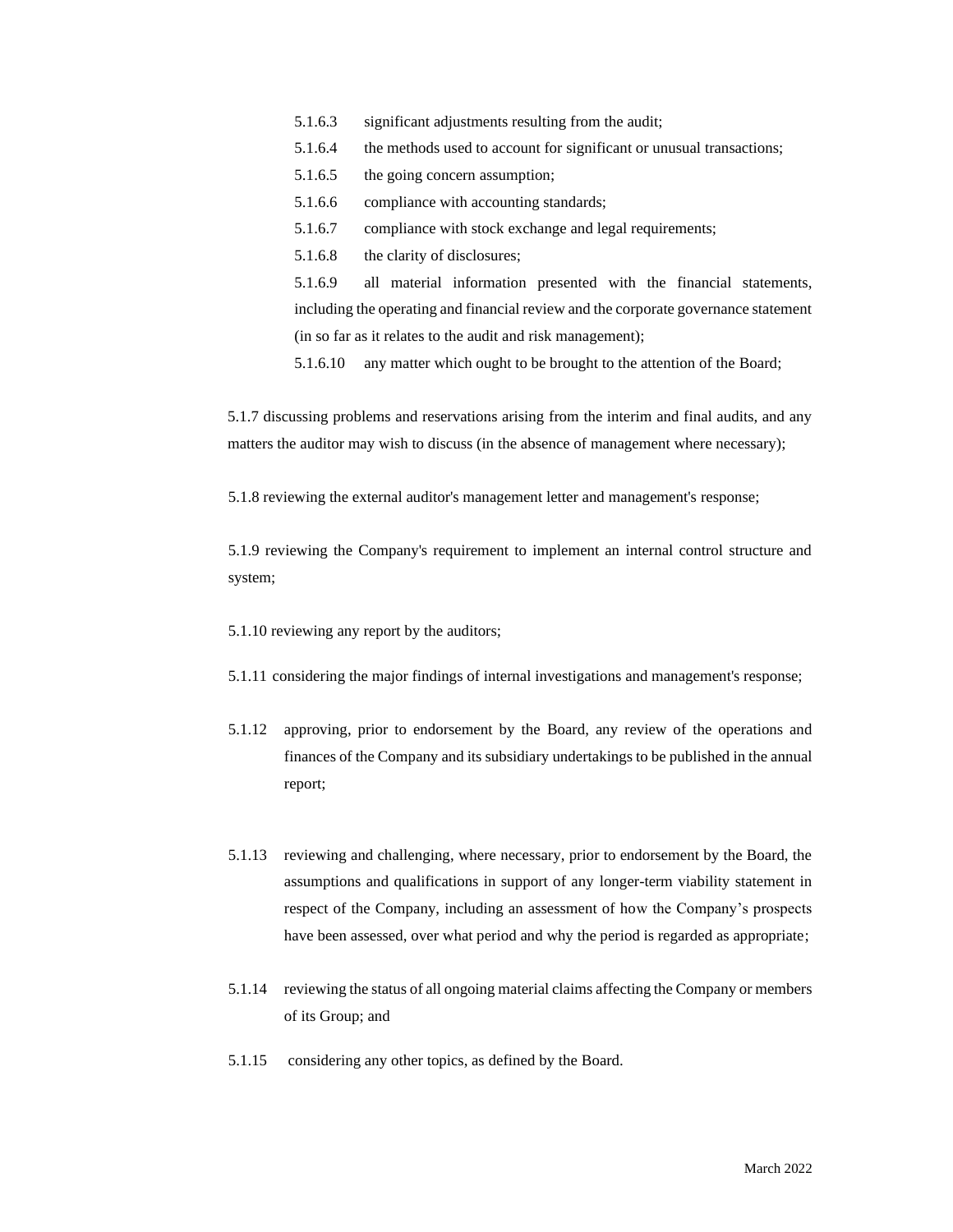5.2 With regard to compliance, whistleblowing and fraud the Committee shall:

5.2.1 review the adequacy and security of the Company's arrangements for its employees and contractors to raise concerns, in confidence, about possible wrongdoing in financial reporting or other matters. The Committee shall ensure that these arrangements allow proportionate and independent investigation of such matters and appropriate follow up action;

5.2.2 review the Company's procedures for detecting fraud;

5.2.3 review the Company's systems and controls for the prevention of bribery and receive reports on non-compliance;

5.3 With regard to internal audit the Committee shall:

5.3.1 monitor and review the effectiveness of the Company's internal audit and function;

5.3.2 approve the appointment and removal of the head of the internal audit function; 5.3.3 consider and approve the remit of the internal audit function and ensure it has adequate resources and appropriate access to information to enable it to perform its function effectively and in accordance with the relevant professional standards. The Committee shall also ensure the function has adequate standing and is free from management or other restrictions;

5.3.4 review and assess the annual internal audit plan;

5..3.5 review reports addressed to the committee from the internal auditor;

5.3.6 review and monitor management's responses to the findings and recommendations of the internal audit;

5.3.7 meet the head of internal audit at least once a year, without management being present, to discuss their remit and any issues arising from the audits carried out. In addition, the head of internal audit shall be given the right to direct access to the Chairman of the Board and to the committee.

5.4 With regard to risk management the Committee shall:

5.4.1 assist the Board is setting risk management policies and ensuring that an appropriate framework is in place to capture and record risks that face the group, including approving the Risk Management Policy.

5.4.2 ensure that a systematic approach to the identification of risks takes place on a minimum of a 6 monthly basis.

5.4.3 monitor external developments in corporate governance and accountability, including emerging risks and their potential impacts.

5.4.4 review the key risk areas reported by the Group.